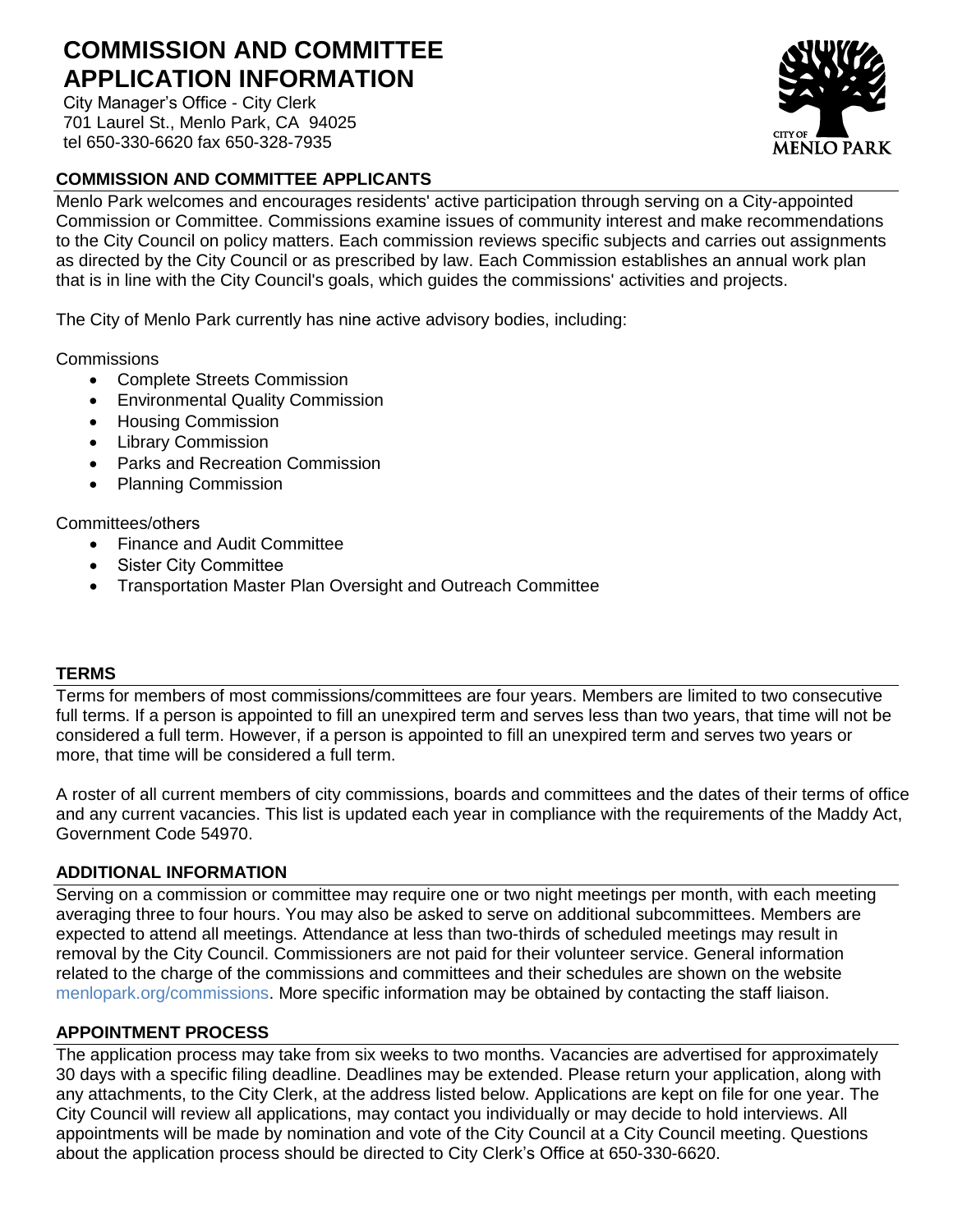# **COMMISSION AND COMMITTEE APPLICATION**

City Manager's Office - City Clerk 701 Laurel St., Menlo Park, CA 94025 tel 650-330-6620 fax 650-328-7935



| Please type or print clearly. You may attach additional pages, if necessary. This is a public document.              |  |  |  |  |
|----------------------------------------------------------------------------------------------------------------------|--|--|--|--|
| Date:                                                                                                                |  |  |  |  |
| Commission or committee of interest:                                                                                 |  |  |  |  |
| Name:                                                                                                                |  |  |  |  |
| Education:                                                                                                           |  |  |  |  |
| Civic affiliations and community activities, including service on other commissions or committees:                   |  |  |  |  |
|                                                                                                                      |  |  |  |  |
|                                                                                                                      |  |  |  |  |
|                                                                                                                      |  |  |  |  |
|                                                                                                                      |  |  |  |  |
|                                                                                                                      |  |  |  |  |
| Describe your understanding of the responsibilities of the commission or committee that you are applying for and how |  |  |  |  |
| your personal community or professional experience relate to these responsibilities:                                 |  |  |  |  |
|                                                                                                                      |  |  |  |  |
|                                                                                                                      |  |  |  |  |
|                                                                                                                      |  |  |  |  |
|                                                                                                                      |  |  |  |  |
|                                                                                                                      |  |  |  |  |
|                                                                                                                      |  |  |  |  |
| Describe why you want to serve on this commission or committee and what you hope to accomplish as a member:          |  |  |  |  |
|                                                                                                                      |  |  |  |  |
|                                                                                                                      |  |  |  |  |
|                                                                                                                      |  |  |  |  |
|                                                                                                                      |  |  |  |  |
|                                                                                                                      |  |  |  |  |
|                                                                                                                      |  |  |  |  |
|                                                                                                                      |  |  |  |  |

Signature Date Date

\_\_\_\_\_\_\_\_\_\_\_\_\_\_\_\_\_\_\_\_\_\_\_\_\_\_\_\_\_\_\_\_\_\_ \_\_\_\_\_\_\_\_\_\_\_\_\_\_\_\_\_\_\_\_\_\_\_\_\_\_\_\_\_\_\_\_\_\_

**OFFICE USE ONLY:** Application received: \_\_\_\_\_\_\_\_\_\_\_\_\_\_\_\_\_\_\_\_\_\_\_\_\_\_ Address verified in City Limits (if necessary):  $\Box$  By: Considered by City Council: \_\_\_\_\_\_\_\_\_\_\_\_\_\_\_\_\_ Appointed: Yes No (Initials) Considered by City Council: \_\_\_\_\_\_\_\_\_\_\_\_\_\_\_\_\_\_\_\_\_\_\_\_\_ Appointed:  $\Box$  Yes  $\Box$  No Considered by City Council: \_\_\_\_\_\_\_\_\_\_\_\_\_\_\_\_\_\_\_\_\_\_\_\_\_\_ Appointed:  $\Box$  Yes  $\Box$  No If appointed, term ends: \_\_\_\_\_\_\_\_\_\_\_\_\_\_\_\_\_\_\_\_